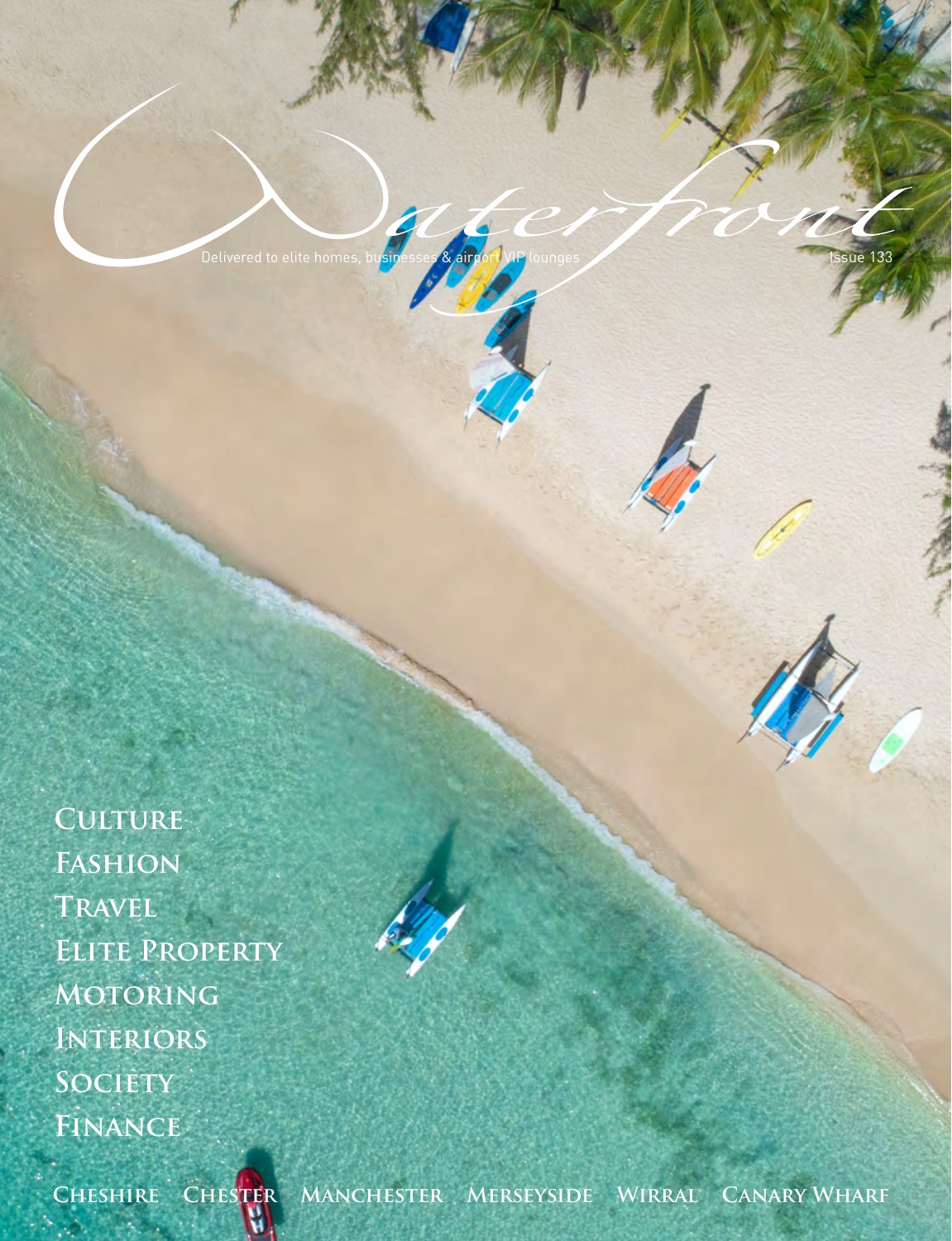**Naterfront** 





### **Villa Julia, Marbella**

## €7,950,000

Villa Julia is a world-class contemporary property in a prestigious Marbella location- La Cerquilla. This six-bedroom, south facing home is nestled between three world-class golf courses and due to its unique elevated position, offers mesmerising sea, golf, lake and mountain views, while enjoying complete privacy. Distributed on one level and featuring a games room, guest apartment, covered terraces and garage, this home offers supreme comfort complemented with tailor made furniture. Exquisite interiors beautifully merge with the ample terrace leading to the infinity pool. With its privileged location and outstanding modern design, this property is one of a kind for a discerning buyer.

The Spanish Estate Agent +34 951 516 905